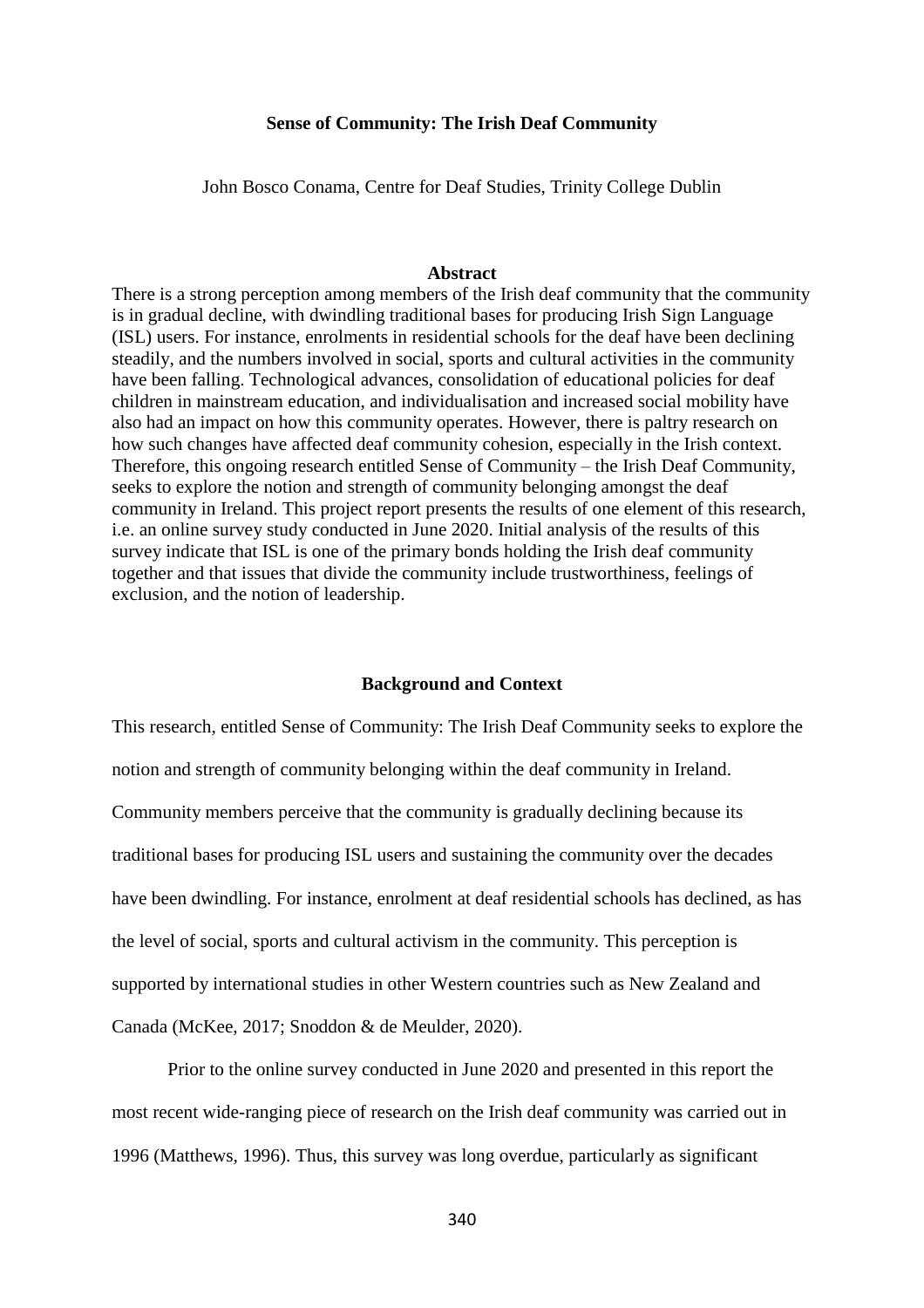changes have emerged in the Irish deaf community since Matthews' survey. Changes such as technological advances (Leigh, Andrews, Harris, & Ávila, 2020), the consolidation of educational policies for deaf children in mainstream education (Mathews, 2018), and an increase in individualisation and social mobility (de Meulder  $& Murray, 2017$ ) have been documented as having affected members of the community. However, there is scant research on how these changes have affected community cohesion, at least in an Irish context.

Academic discussions are taking place within Deaf Studies arising from the increasing awareness of the effects of intersectionality, technological advances, and the decline of traditional sites like deaf-only schools. These changes imply that the community may have been weakened in terms of solidarity and connectedness (Kusters, De Meulder, & O'Brien, 2017).

## **Theoretical Framework**

As stated by McMillan and Chavis (1986, p. 9), the theoretical concept of "sense of community" is:

a feeling that members have of belonging, a feeling that members matter to one another and the group, and a shared faith that members' needs will be met through their commitment to being together.

According to the Sense of Community theoretical framework, a strong, cohesive community will enhance the intense feeling of belonging that will increase the likelihood of long-term emotional relationships and pride in community heritage. The community's opportunities will enable its members to increase their influence on policies and outlooks and to hone their skills in administrative, organisational and volunteering roles; otherwise, the community's opportunities may not be available outside the community. This issue is also one of wellbeing and welfare, not only for deaf people, but also for the state, as it has been revealed in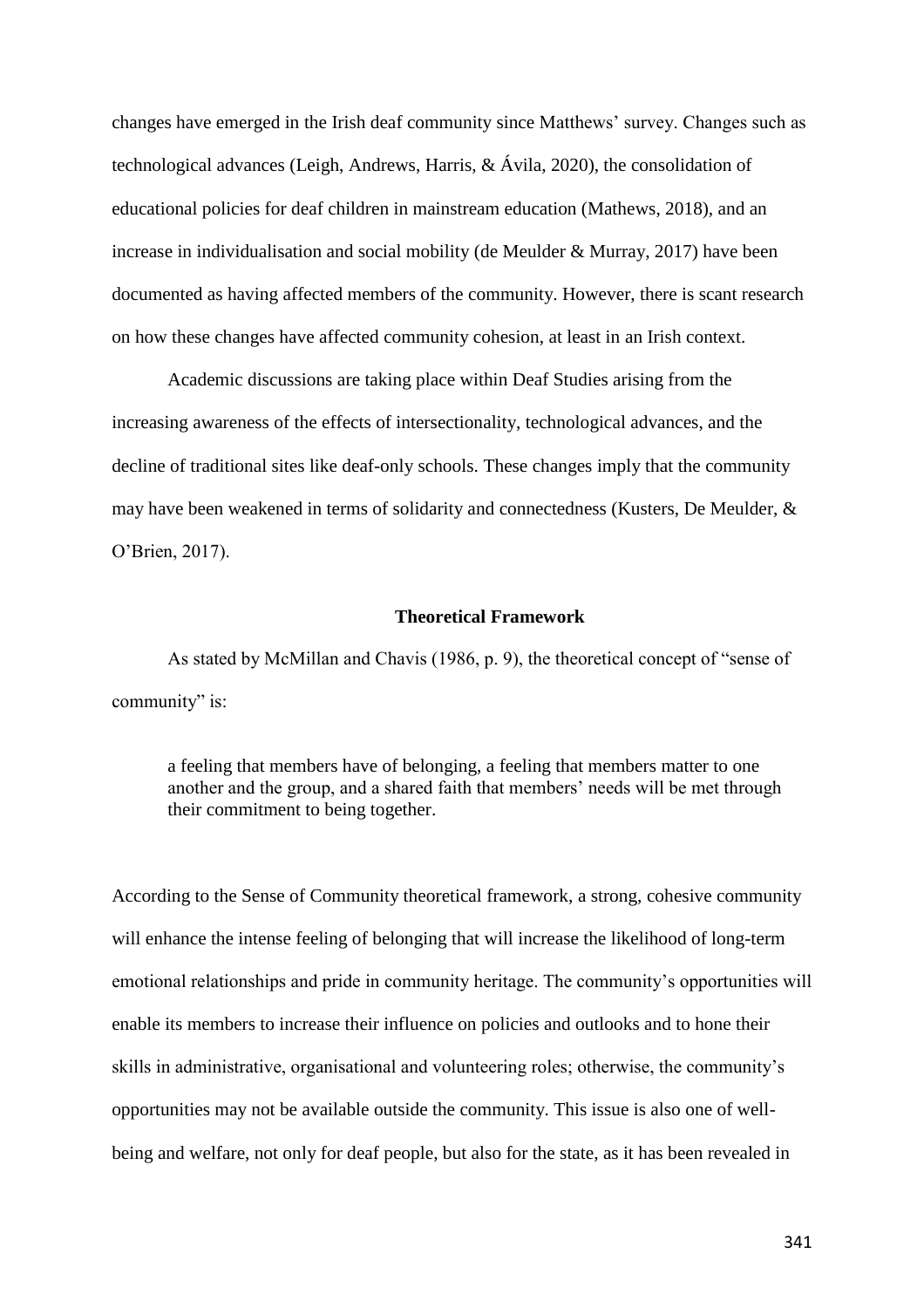the UK and the US that there has been a dramatic increase in the numbers of such people seeking help from the mental health services (Leigh & Andrews, 2016; Kuenburg, Fellinger, & Fellinger, 2016; Leigh et al., 2020).

#### **Methodology**

The survey instrument designed for this project begins with the question "How important is it to you to feel a sense of community with other community members?" This central question is followed by 23 statements taken from the Sense of Community Index (McMillan & Chavis, 1986) covering a wide range of issues, including trust; fitting in; interdependence; and leadership. Respondents rated these statements as 'extremely important', 'very important', 'somewhat important', 'slightly important', 'not at all important', or prefer not to be part of this community'. The demographic variables included in the analysis were: level of fluency in ISL; gender; age groups; educational attainments; geographical location; sexual orientation; and socio-economic class. In addition, after reviewing the statements and articles critiquing the Index, six additional statements concerning ISL status within the community were also added. The survey, which used Qualtrics software, was live for the month of June 2020. Social media channels were used to inform potential members of the deaf community of its existence and to encourage participation.

Finally, in order to gain greater insights into the issues raised in the survey, initial summary results were shared with members of the deaf community via three community dialogues conducted using Zoom. Ethical approval was obtained from the university's Research Ethics Committee (TT48 School of Linguistic, Speech and Communication Sciences, Trinity College Dublin).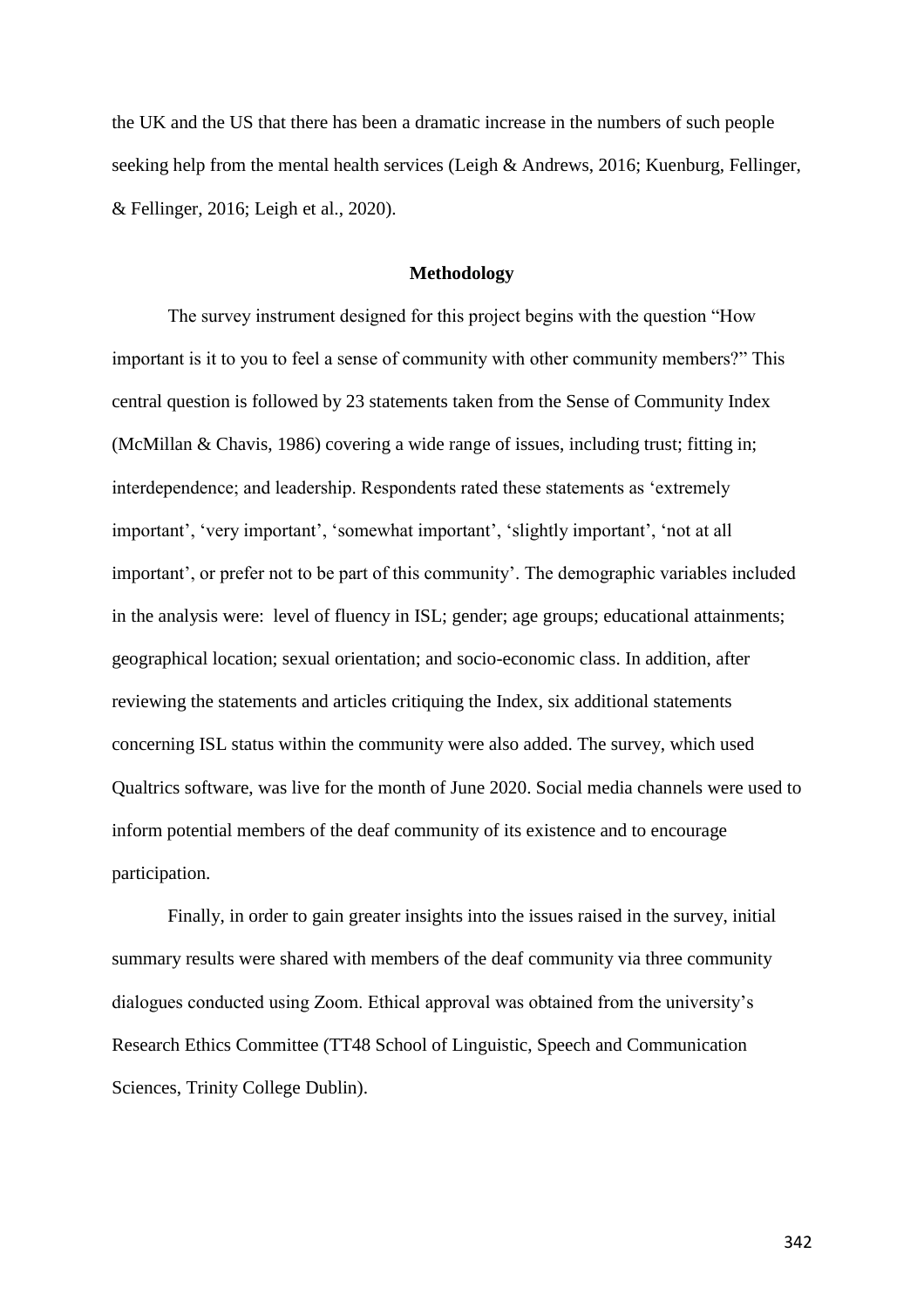## **Preliminary Analysis and Findings**

A total of 399 responses were received of which 265 were complete and capable of being analysed. Eighty one percent of these respondents identified themselves as deaf, with the remaining 19% identifying themselves as hard of hearing, CoDAs (Children of Deaf Adults), and hearing. The vast majority of respondents maintained that they were fluent in ISL. Sixty three percent of the respondents were female and 86% self-identified as heterosexuals. Those aged under 30 and over 65 were significantly underrepresented, compared to other age groups. A total of 42% of all respondents were based in Dublin, with 26% in Leinster, 18% in Munster, and the rest coming from Connacht/Ulster/outside Ireland. Finally, the socio-economic and educational attainment variables were dominated by ABC1 groups and those with third-level qualifications.

In answer to the central question, "How important is it to you to feel a sense of community with other community members?", 84% percent responded that it was extremely important or very important for them. For those who self-identified themselves as fluent or reasonably fluent in using ISL, the response to that question remains the same. Females were slightly ahead of males in answering "extremely important" or "very important" to this question. Heterosexuals were also ahead of LGBTQI+ in strongly affirming the importance of having a sense of the community. Geographically, respondents based in Munster and Connacht/Ulster felt that it was extremely or very important more strongly in having a sense of community than those based in Leinster and Dublin. Educational attainment displayed no significant relationship with the participants' responses to this question.

Furthermore, the majority of respondents to the online survey strongly agreed with the statement: "Irish Sign Language (ISL) is the key that holds the community together". Seventy percent of the respondents fully agreed with this statement, a further 20% mostly agreed with the statement, and seven per cent somewhat agreed. The robust agreement sends an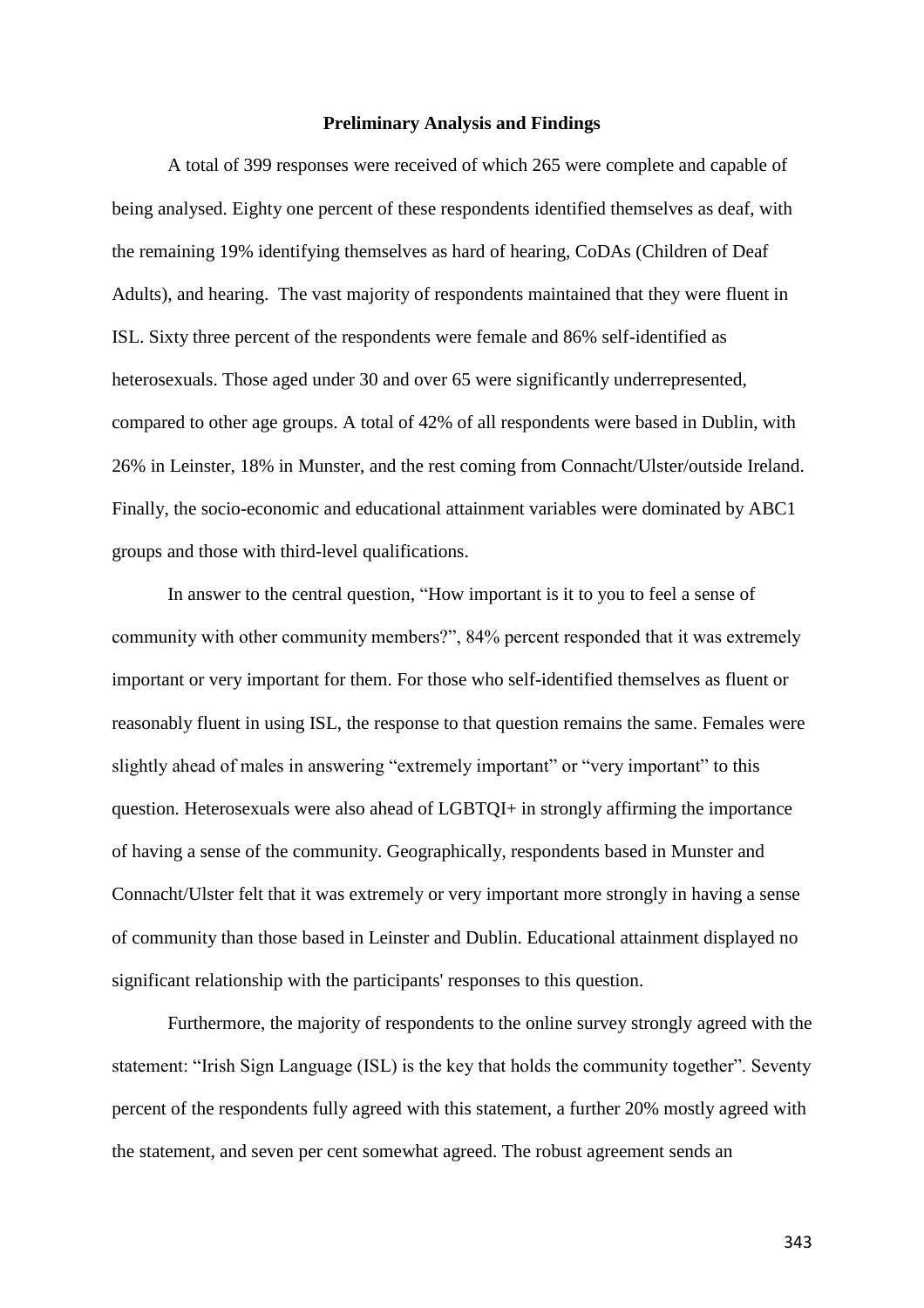unambiguous signal beyond the deaf community that ISL is valued very highly by the respondents, and it is clear to them that it is a glue to bind the community together. It is evident that their affection for ISL underpins their strong sense of community.

The remaining six statements concerning ISL, and twenty-three general questions are currently being analysed although some initial insights into the provisional results are revealed through the community dialogues (Sections 4.1, 5). It is hoped to publish a full set of results in Autumn/Winter 2021.

#### **Issues from Zoom Community Dialogues**

During the dialogues, several themes and issues emerged and were discussed by participants. There was a tacit acceptance among the participants that the community cohesion has been gradually weakening over time. In addition to the gradual decline in enrolment at deaf schools (Ryan 2006, Mathews 2018) and, as a consequence, in membership of related social, cultural and sports activities, other possible reasons for weakening cohesion were discussed. These were individualism; technological advances; cultural changes; social mobility; and the emergence of identity politics, each of which is now discussed in turn.

Individualism is firmly rooted in the Western ideological outlook on life and the emergence of neoliberalist influences on the economy. It was inevitable for potential community members to look elsewhere to fulfil their needs. One participant said that young people have begun to regard deaf clubs as a public forum for older people. Such fora do not meet young people's needs, in terms of a lack of common interest in social and cultural issues, and generational differences in cultural entertainment tastes. With the globalisation of the economy and its related neoliberalist impact on societies, especially with technological advances (smartphones, etc.), potential members felt it was possible to lead "independent" lives without any obligation to the deaf community. This raises a possible topic for further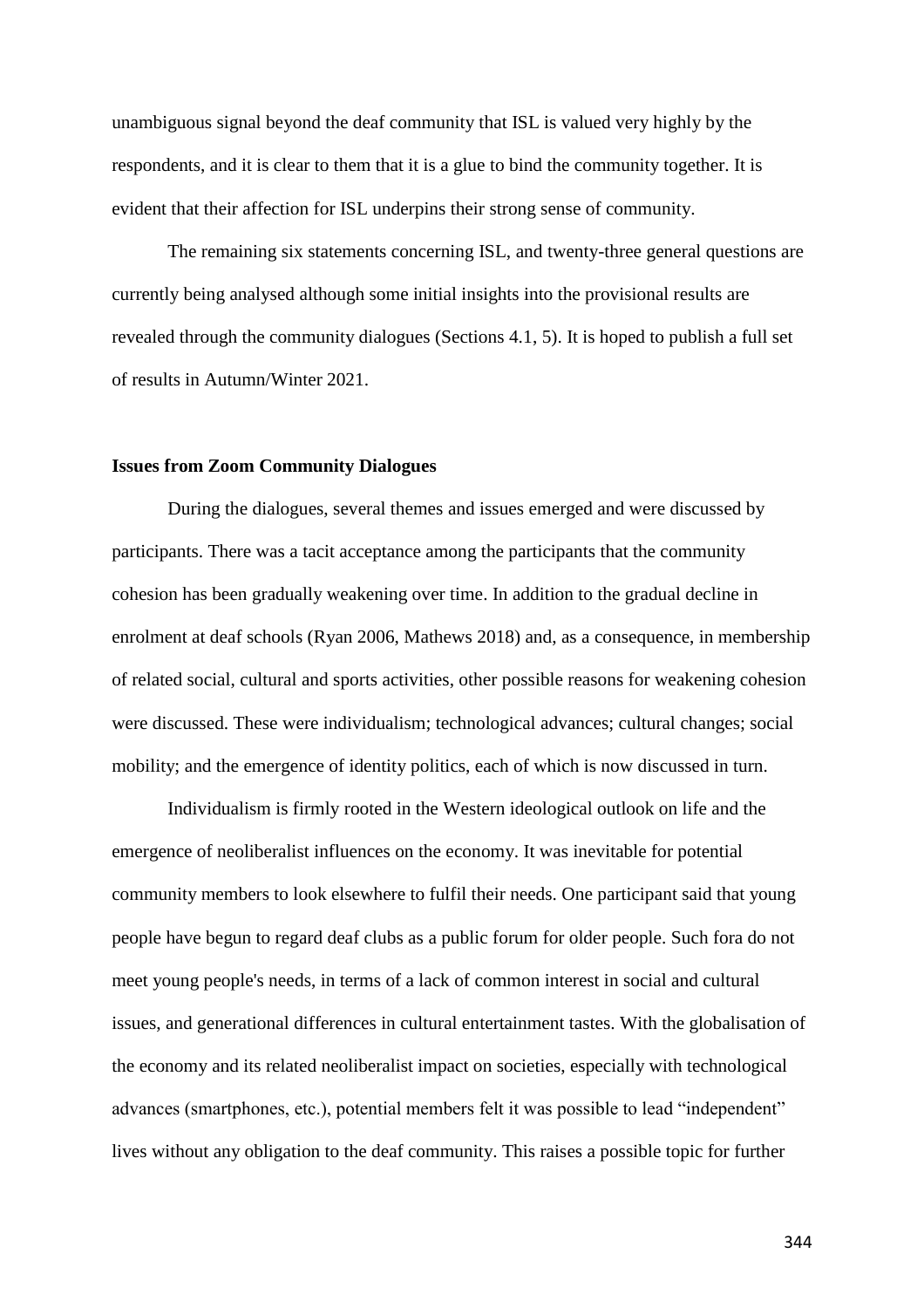research. Some participants argued that cultural changes were at the root of weakening community cohesion. Others mentioned ease of travel and communication; a societally imposed need to own property and a car; and long commutes necessitated by high property prices.

Social mobility was also identified as a possible cause of weakening community cohesion, as there were apparent changes in the socio-economic profile of the community. Some members moved on to professional jobs due to university education, while others were 'stuck in the welfare trap'. Such a divergence in social mobility led to a breakdown in community solidarity. Others noted the emergence of identity politics as giving some members the confidence to request specific inclusion policies in the community. For example, LBQTI+ members have felt excluded from the community but have recently become more active in the community, demanding a more visible presence within it.

# **Types of Community**

Such discussions led to further investigation as to the extent to which the respondents viewed their community as real or imagined. While some studies argue that viewing one's community can be regarded as hermeneutical (Blackshaw, 2010), others claim that the community seems real if one can avail of its benefits (e.g., Cohen, 1985). Some respondents suggested that, due to cultural changes and the emergence of individualism and technological advances, there was a significant shift in terms of perception of a community from being physical to virtual. For example, a respondent noted the rise of social media outlets and their privately created groups, which can count thousands of followers. There were discussions about the community being modernised by external factors and the dangers of nostalgia in recalling traditional versions of the deaf community. This initial survey demonstrates considerable potential for further research on the issues raised above and, in particular, on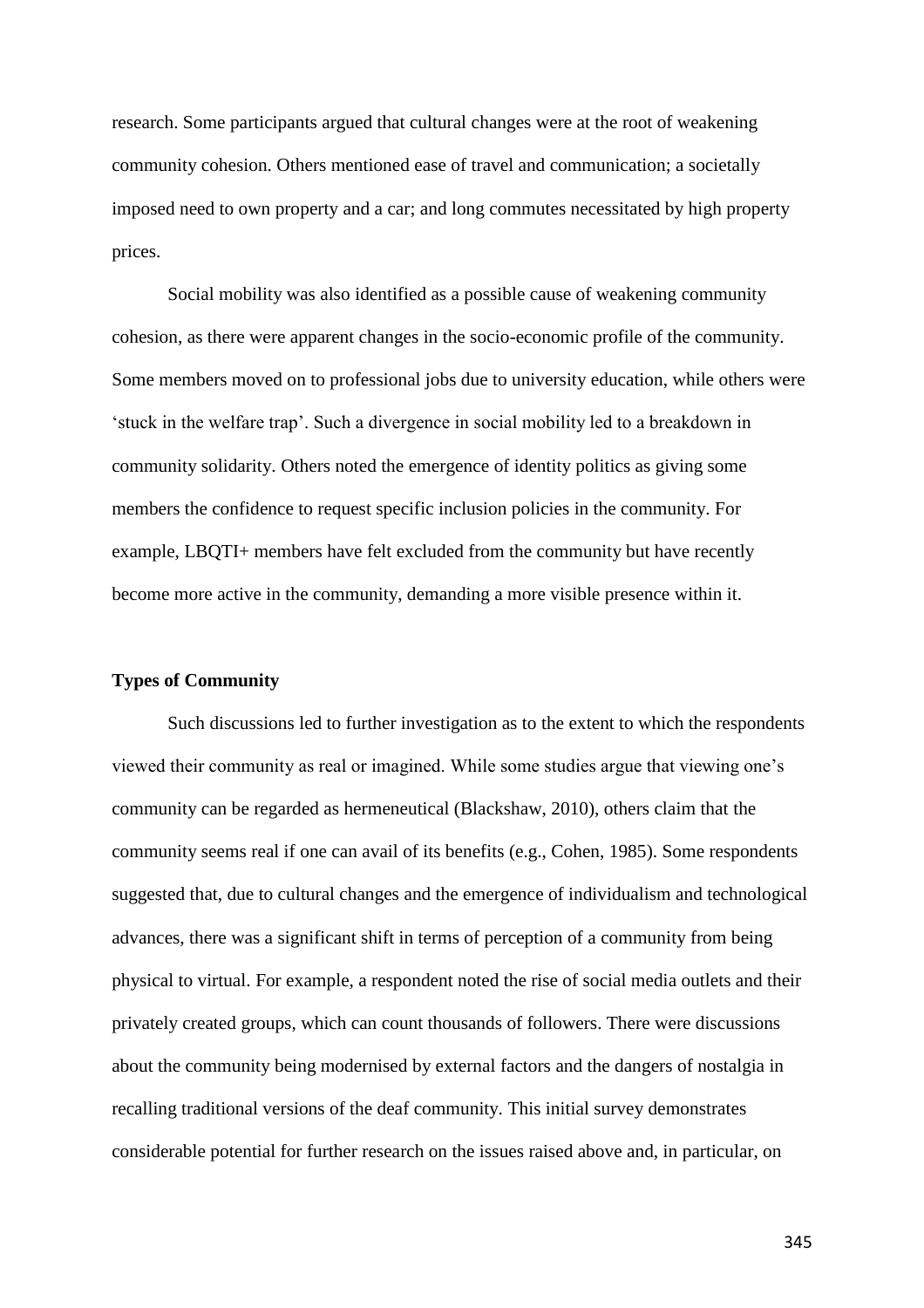how a sense of community among the Irish deaf community has evolved and developed over time.

# **Next Steps**

A Trinity College's Arts Humanities and Social Science Benefactions Award will enable continuation of this research over the next two years. In particular, the next phase of this research will:

- Involve the completion of the analysis of the rest of the online survey and its publication in Autumn / Winter 2021
- Draw on direct experiences from crucial community leaders through qualitative interviews.
- Benefit from a series of focus groups of various representatives in the community, to discuss key themes and findings emerging from the initial survey.
- Explore the type of community that the respondents envision and aspire to.
- Develop a clear understanding of what can help those who wish to develop or strengthen their community cohesion.

## **References**

Blackshaw, T. (2010). *Key concepts in community studies*. SAGE.

Cohen, A. P. (1985). *The symbolic construction of community*. Tavistock.

Conama, J.B. (2020). *Unpublished raw data on The Sense of Community – Irish Deaf community*. Centre for Deaf Studies, Trinity College, University of Dublin.

De Meulder, M., & Murray, J. J. (2017). Buttering their bread on both sides? The recognition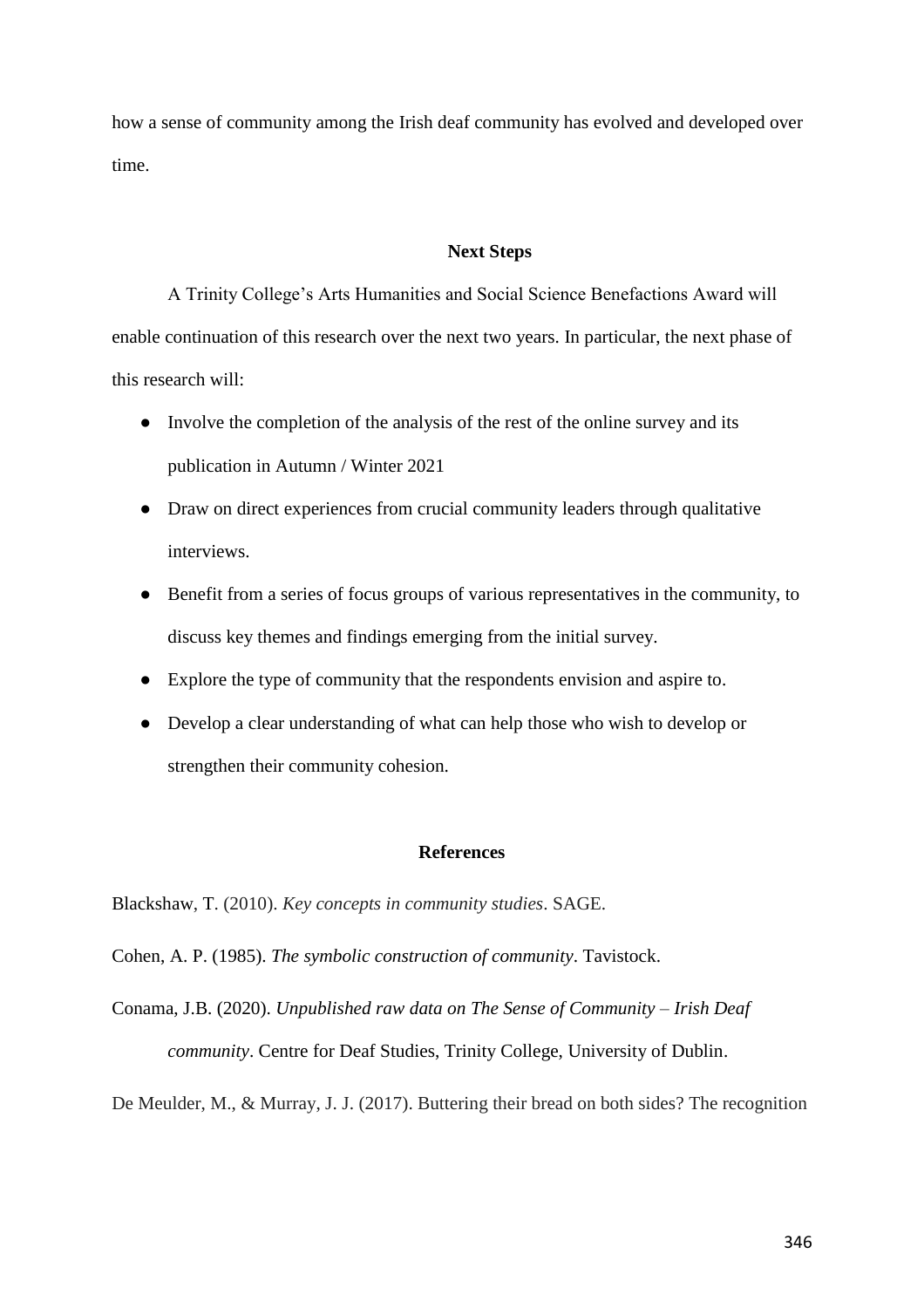of sign languages and the aspirations of deaf communities. *Language Problems and Language Planning*, *41*(2), 136–158.

- Kuenburg, A., Fellinger, P., & Fellinger, J. (2016). Health care access among deaf people. *Journal of Deaf Studies and Deaf Education 21*(1), 1- 10. <https://doi.org/10.1093/deafed/env042>
- Kusters, A., De Meulder, M., & O'Brien, D. (2017). Innovations in deaf studies: Critically mapping the field. In A. Kusters, M. De Meulder, and D. O'Brien (Eds.), *Innovations in Deaf studies: The Role of Deaf Scholars* (pp.1–53). Oxford University Press.
- Leigh, I. W., & Andrews, J. F. (2016). *Deaf people and society: Psychological, sociological and educational perspectives*. Psychology Press.
- Leigh, I. W., Andrews, J. F., Harris, R. L., & Ávila, T. G. (2020). *Deaf culture: Exploring deaf communities in the United States*. Plural Publishing.
- Mathews, E. S. (2018). *Language, power, and resistance: mainstreaming deaf education*. Gallaudet University Press.
- Matthews, P. A. (1996). *The Irish deaf community, vol 1: Survey report, history of education, language and culture*. Dublin: ITÉ (Linguistics Institute of Ireland)
- McKee, R. (2017). Assessing the vitality of New Zealand sign language. *Sign Language Studies*, *17*(3), 322–362.
- McMillan, D. W., & Chavis, D. M. (1986). Sense of community: A definition and theory. *Journal of Community Psychology*, *14*(1), 6–23.

Ryan, P. (2006). Unpublished strategic review report: The Catholic Institute for the Deaf,